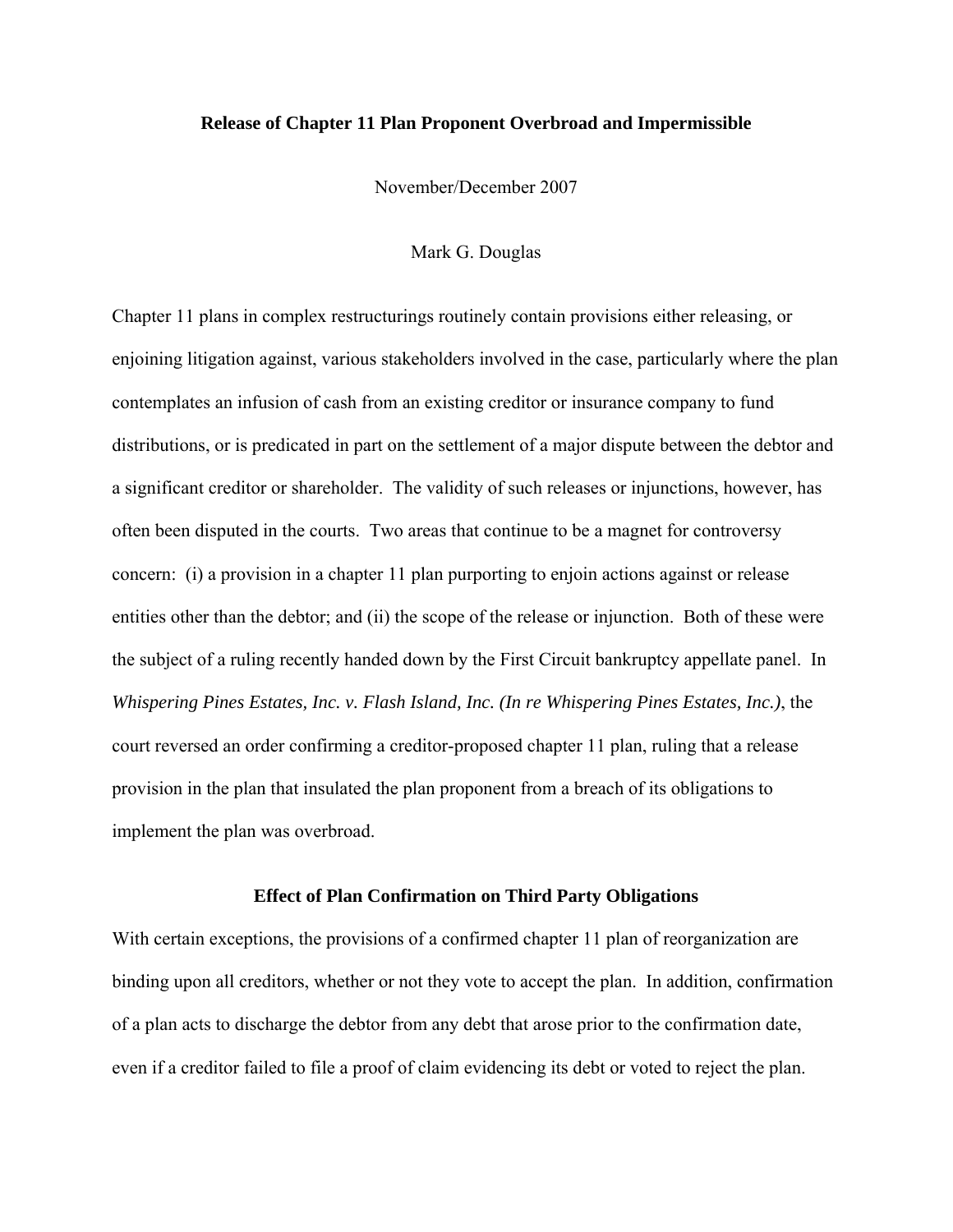Although the Bankruptcy Code precludes actions against the reorganized debtor or its property to collect on pre-bankruptcy debts, the same cannot be said with respect to litigation against nondebtor third parties who share liability for the same debts. Thus, section 524(e) of the Bankruptcy Code provides that "the discharge of a debt of the debtor does not affect the liability of any other entity on, or the property of any other entity for, such debt."

The Bankruptcy Code explicitly authorizes non-debtor releases only in cases involving companies with asbestos-related liabilities. Section 524(g) was added to the Bankruptcy Code in 1994. It establishes a procedure for dealing with future personal injury asbestos claims against a chapter 11 debtor. The procedure entails the creation of a trust to pay future claims and the issuance of an injunction to prevent future claimants from suing the debtor. All claims based upon asbestos-related injuries are channeled to the trust. Section  $524(g)$  was enacted in response to lawmakers' concerns that future claimants ― *i.e.*, persons who have been exposed to asbestos but have not yet manifested any signs of illness ― are protected and recognizes that these claimants would be ill-served if asbestos companies are forced into liquidation. The statute contains detailed requirements governing the nature and scope of any injunction issued under section 524(g) in connection with the confirmation of a chapter 11 plan under which a trust is established to deal with asbestos claims.

Nevertheless, under certain circumstances, courts have approved chapter 11 plans that release or enjoin litigation against non-debtors in non-asbestos cases. Examples include situations where the estate receives substantial consideration in exchange for the release or injunction, where the enjoined claims are "channeled" to a settlement fund rather than extinguished or where the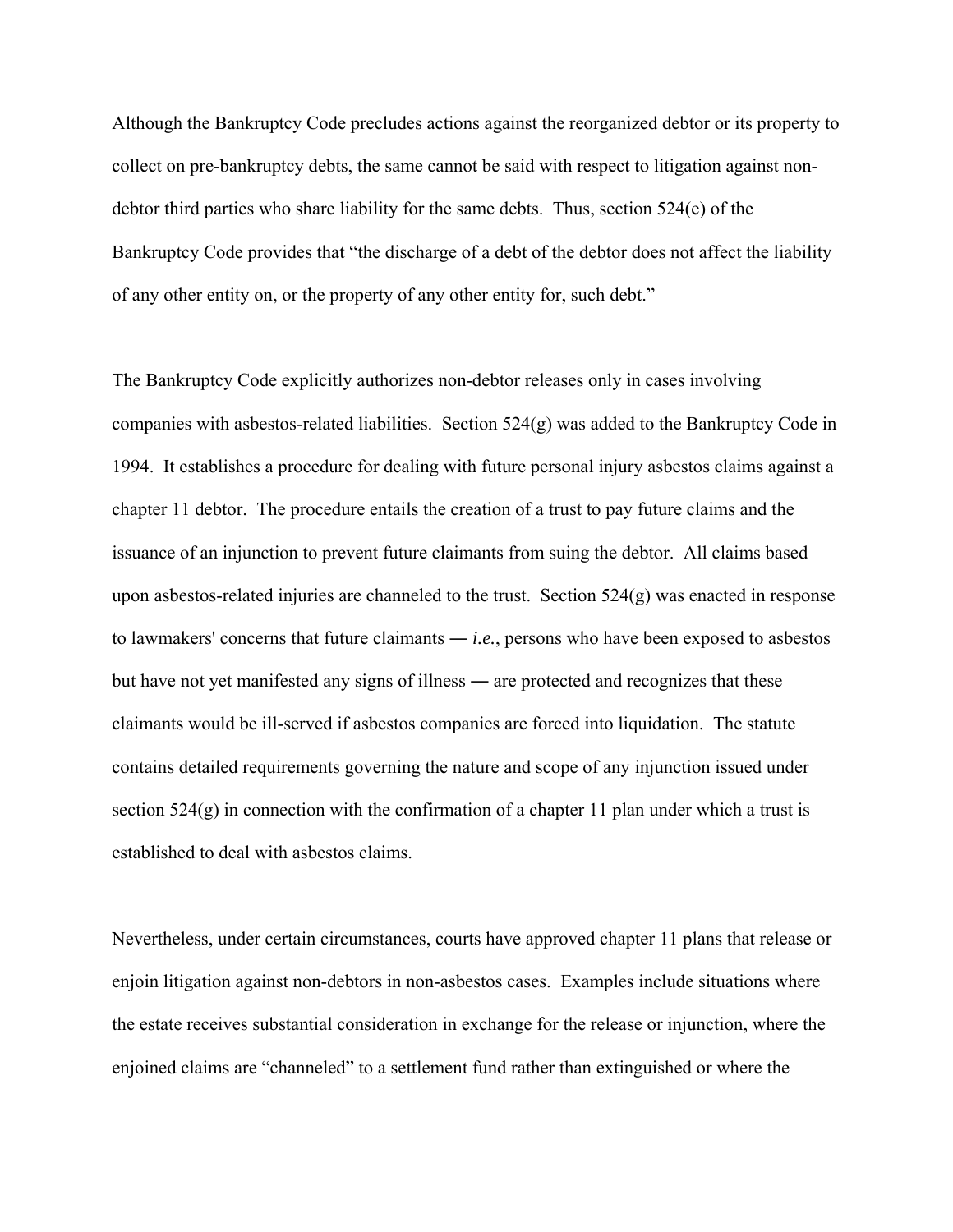enjoined or released claims would indirectly impact the debtor's reorganization by way of indemnity or contribution and the plan otherwise provides for full payment of the claims. Nondebtor releases have also been approved if the affected creditors consent. In addition, releases have been approved as part of a settlement between the debtor and various stakeholders, without which the debtor could not achieve confirmation of a chapter 11 plan.

## **Inconsistency Among the Circuit Courts of Appeal**

The Courts of Appeals for the Ninth and Tenth Circuits have held that non-debtor releases and injunctions are impermissible (outside the scope of section  $524(g)$ ). The Second and Fourth Circuits have approved releases and injunctions benefiting non-debtors in the context of global settlements of massive liabilities of debtors and co-liable non-debtors that provided for compensation to claimants in exchange for releases that made the reorganizations feasible. The D.C. Circuit ruled that a plan provision releasing non-debtors was unfair because the plan did not provide additional compensation to a creditor whose claim against a non-debtor was being released. The Fifth Circuit reversed approval of a settlement that permanently enjoined a variety of claims because the injunction impermissibly discharged non-debtor liabilities, distinguishing other cases where the injunction channeled those claims to allow recovery from separate assets.

After it concluded that enjoining claims against a non-debtor consulting firm for contribution and indemnification was integral to a debtor's settlement with the firm, the Eleventh Circuit affirmed a district court ruling that a bankruptcy court has the power to enjoin non-settling defendants from asserting such claims. The Third Circuit, declining to decide whether or not non-debtor releases legitimately can be part of a chapter 11 plan, ruled that a plan releasing and permanently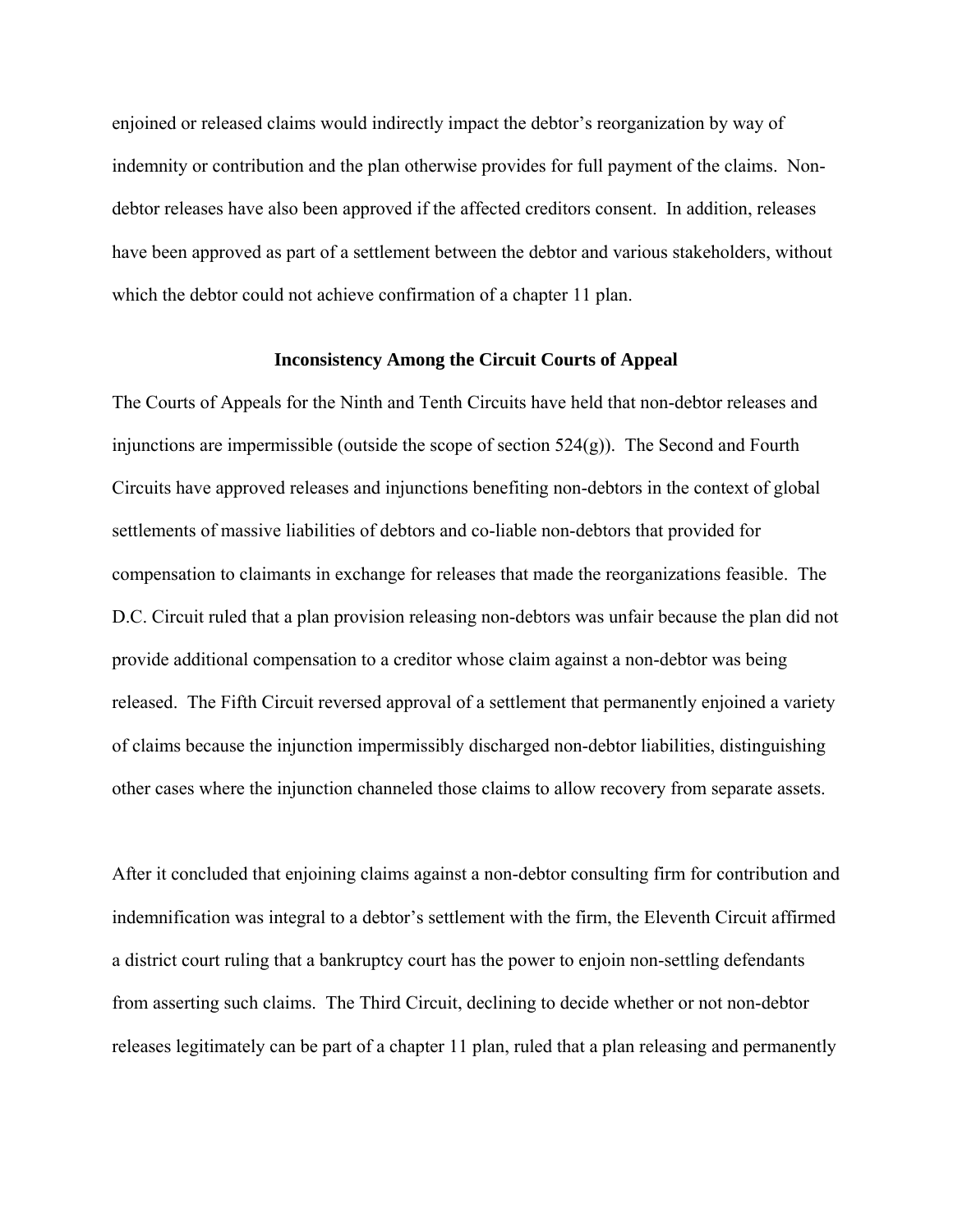enjoining litigation against the non-debtor defendants (officers and directors) did not pass muster under even the most flexible tests for the validity of non-debtor releases.

The Sixth Circuit Court of Appeals picked up the gauntlet in 2002 when it ruled in *Class Five Nevada Claimants v. Dow Corning Corp. (In re Dow Corning Corp.)* that the issuance of an injunction preventing a non-consenting creditor from suing a non-debtor is within the powers conferred to bankruptcy courts under the Bankruptcy Code, but that this power can be wielded only under "unusual circumstances." The court adopted a seven-part, conjunctive test to be applied in determining whether such circumstances exist:

- There is an identity of interests between the debtor and the third party, usually an indemnity relationship, such that a suit against the non-debtor is, in essence, a suit against the debtor or will deplete assets of the debtor's estate;
- The non-debtor has contributed substantial assets to the reorganization;
- The injunction is essential to reorganization namely, the reorganization hinges on the debtor being free from indirect suits against parties who would have indemnity or contribution claims against the debtor;
- The affected class or classes have voted overwhelmingly to accept the plan;
- The plan provides a mechanism to pay for all, or substantially all, of the claims in the class or classes affected by the injunction;
- The plan provides an opportunity for those claimants who choose not to settle to recover in full; and
- The bankruptcy court made a record of specific factual findings that support its conclusions.

Finally, in one of the latest pronouncements on the issue at the circuit level, the Second Circuit

ruled in *Deutsche Bank AG v. Metromedia Fiber Network, Inc.* (*In re Metromedia Fiber Network,*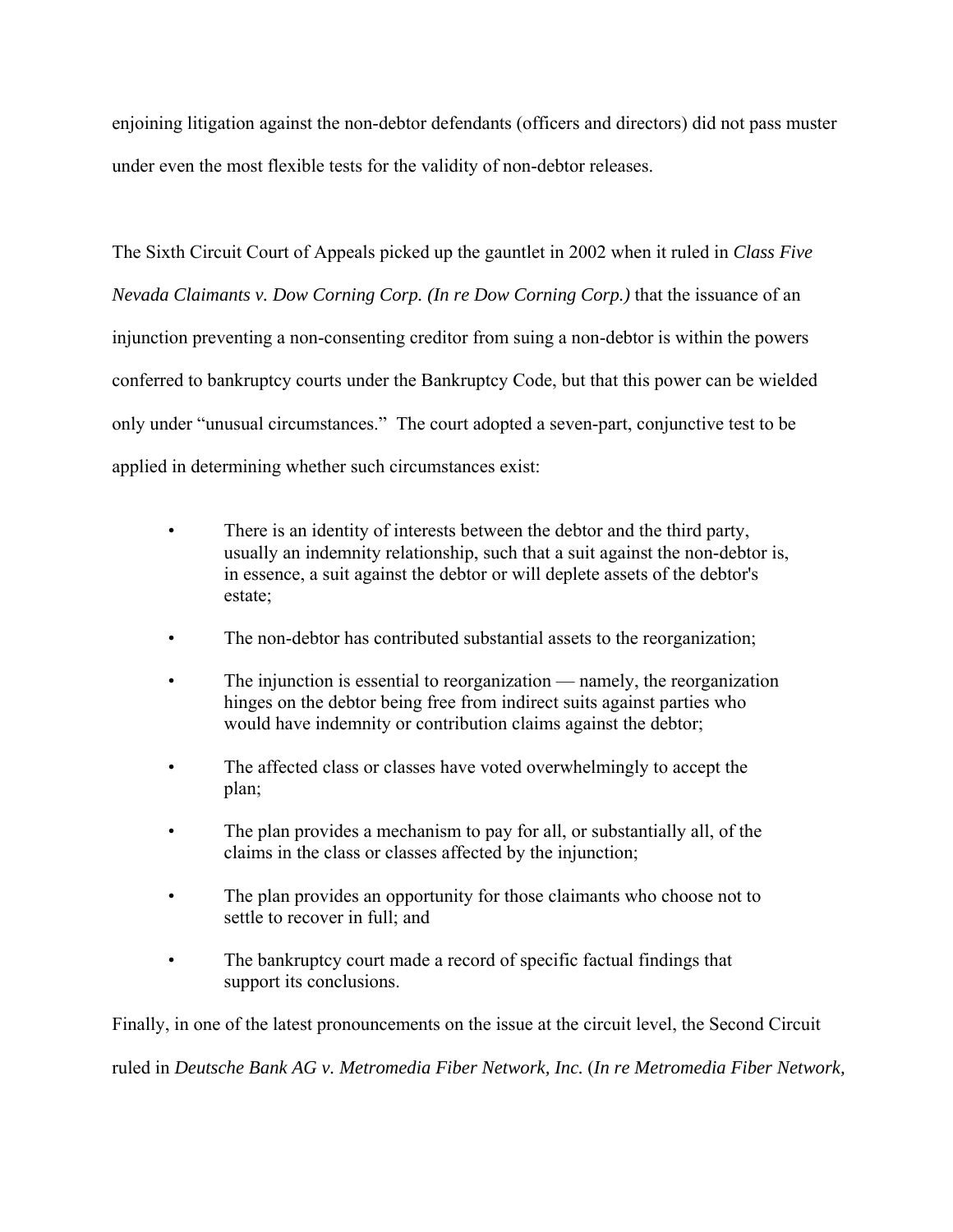*Inc.*) that release provisions in a plan were invalid, in the absence of any showing that they were necessary or even important to the plan's confirmation, because the releases purported to exonerate the debtor's personnel as well as a trust settled by various insiders to infuse capital into the reorganized debtor from a wide range of liabilities. Remarking that "a non debtor release is a device that lends itself to abuse," the court characterized the potential for abuse as "heightened" in cases, such as the one before it, where the release affords blanket immunity from a wide universe of claims. Other courts of appeal have either issued non-binding rulings on the subject or avoided addressing the issue on its merits.

The chapter 11 plan in *Whispering Pines* also contained a provision releasing a non-debtor. The reason that the appellate panel found it objectionable, however, had more to do with the scope of conduct covered by the release than the identity of the parties released.

#### *Whispering Pines*

Whispering Pines Estates, Inc. operates an assisted-living facility in New Hampshire. Its most valuable asset — the real property housing the facility — is encumbered by first and second mortgages held by Flash Island, Inc. securing loans in the amounts of, respectively, \$489,000 and \$920,000. Facing imminent foreclosure on Flash Island's first mortgage, Whispering Pines filed for chapter 11 protection in 2005 in New Hampshire. Flash Island acquired the second mortgage debt shortly afterward.

Whispering Pines' estate included potential causes of action against Flash Island, whose second mortgage was allegedly avoidable as a fraudulent transfer because the proceeds of the loan were paid to an affiliate of the debtor. In an order authorizing the debtor's consensual use of Flash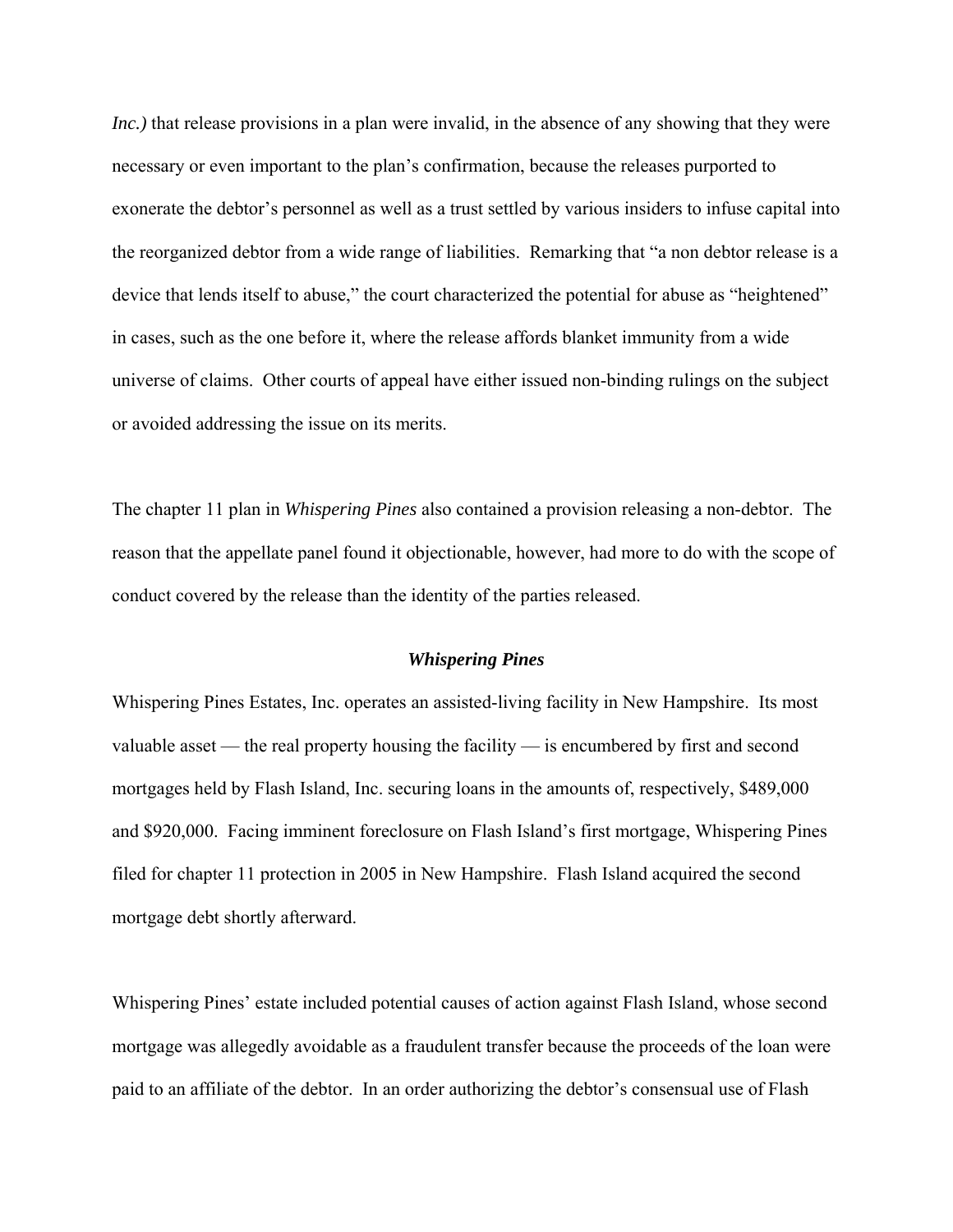Island's cash collateral, the bankruptcy court established a deadline to object to Flash Island's secured claims or liens. No objections were ever filed.

After exclusivity expired without any plan proffered by Whispering Pines, Flash Island filed a liquidating chapter 11 plan. Under the proposed plan, a plan trustee would be appointed to manage the debtor's business for 60 days, during which time the trustee would market and attempt to sell the property for no less than \$1.7 million, relying on funds provided by Flash Island for a marketing budget. In the event that the trustee could not close on any sale during that period, the plan provided that Flash Island would be free to sell the property at foreclosure, without further order of the court. Other plan provisions included a carve-out from Flash Island's collateral to pay administrative claims, professional fees and non-priority unsecured claims (each capped at a specified amount). The plan also contained the following release of the plan proponent:

In consideration of (1) the Carve-out, without which no Dividends could be paid to the Unsecured Creditors holding Allowed Claims, (2) the Marketing Budget and (3) the implementation of the Plan (the "Proponent Release Consideration"), the Trustee for himself and on behalf of the Debtor and the Estate (the "Releasing Trustee Parties") shall execute and deliver to the Proponent on the Effective Date a General Release discharging, releasing and relinquishing all Claims and Causes of Action which any Releasing Trustee Party has or might have against the Proponent or its participants and any of their equity holders, directors, managers, officers, employees, accountants, attorneys, consultants, and other agents (the "Released Proponent Parties").

Whispering Pines objected to the plan, contending, among other things, that the plan's release provisions violate section 1129(a)(1) of the Bankruptcy Code, which requires, as a condition to confirmation, that a plan comply with all applicable provisions of the statute, and the requirement in section 1129(a)(3) that a chapter 11 plan be proposed in good faith and not by any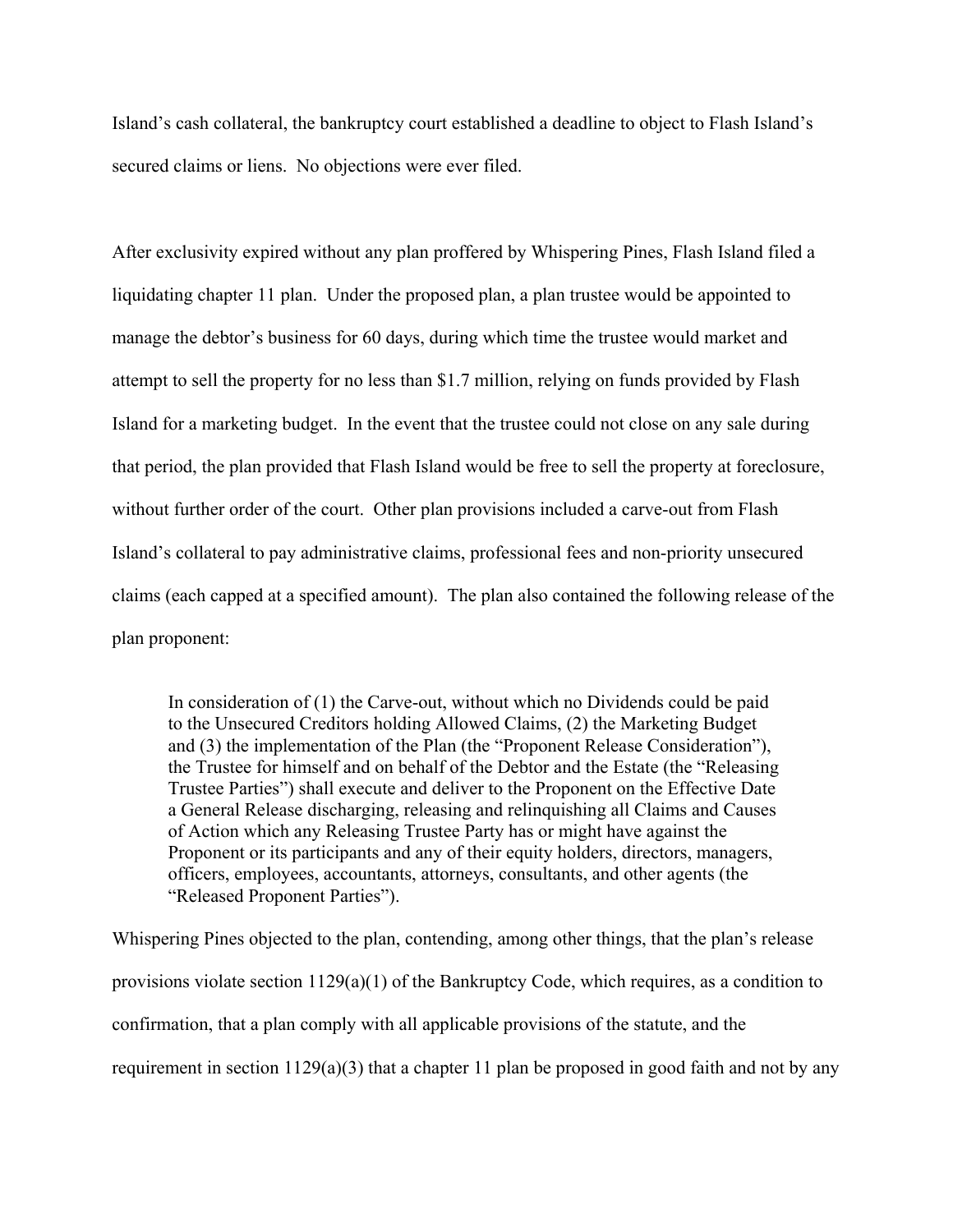means forbidden by law. After conducting a confirmation hearing during which no evidence on this or any other contested issue was offered or received, the bankruptcy court confirmed Flash Island's plan.

# **The Appellate Panel's Ruling**

The bankruptcy appellate reversed the confirmation order on appeal. In articulating the reasons for its ruling, the court explained that the release provision in Flash Island's plan was really "two distinct releases rolled into one": a settlement or adjustment of claims belonging to the estate; and a release or limitation of liability of the party responsible for implementing the plan. Both releases were objectionable, the court concluded, but for different reasons.

Observing that "the standard governing approval of [a release of estate claims] in a plan of reorganization has not been established in this circuit," the court concluded that it need not decide what standard should apply, given the absence of any evidentiary findings below on any issue regarding the propriety of the release. It accordingly ruled that, if the order were not reversible on other grounds, the court would vacate the confirmation order and remand the case below to remedy this error.

Ultimately, however, the court reversed the confirmation order because the release purported to absolve the plan proponent of all liability. "As a grant of immunity to a party responsible for implementing the plan," the court explained, "the release is overbroad and impermissible." According to the court, the release would insulate Flash Island from suit by Whispering Pines or the plan trustee for breach of the terms of the plan and for negligence or malfeasance in its implementation. Moreover, the court emphasized, "the release being categorical, even gross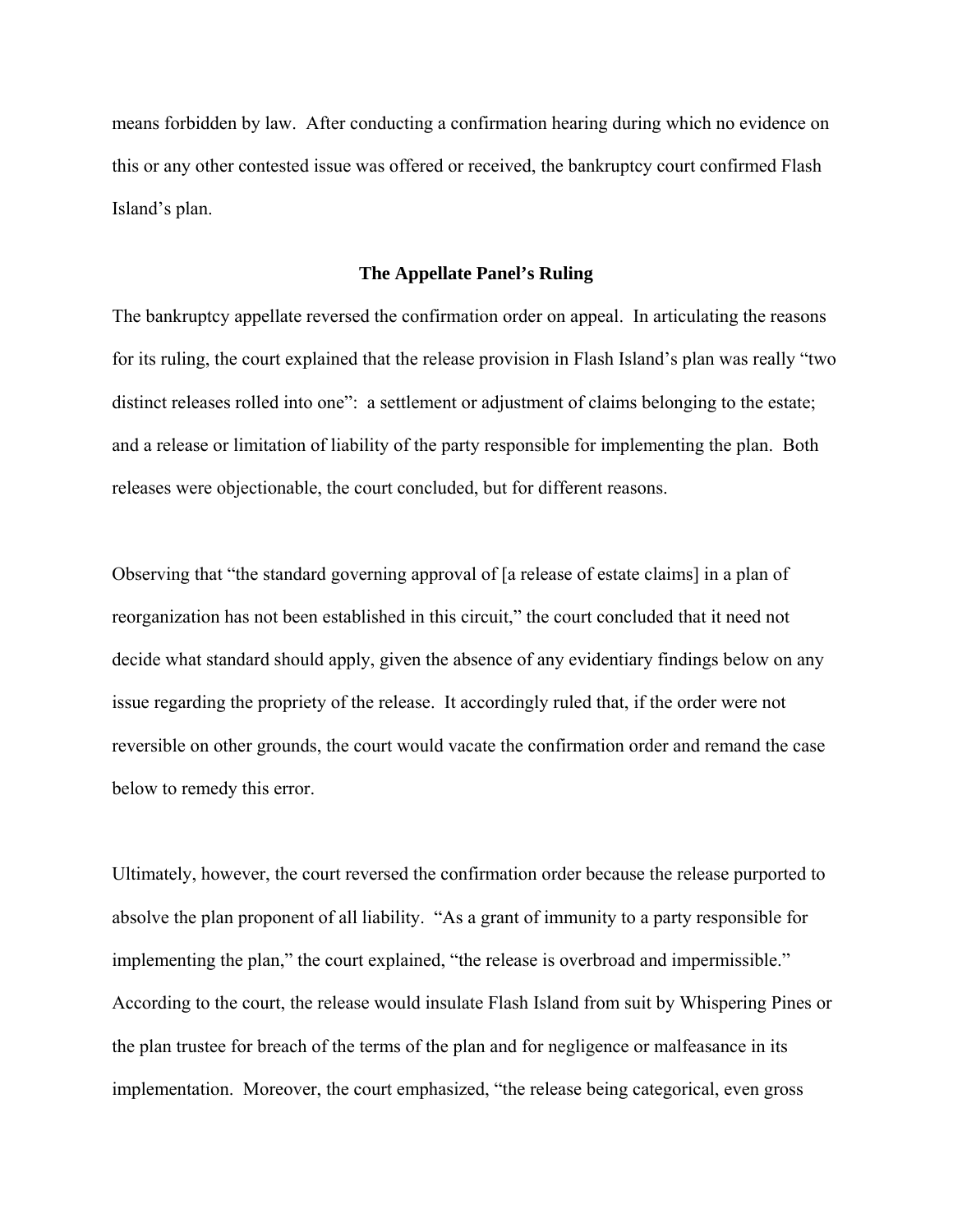negligence and willful misconduct would be inactionable." A provision of this kind, the court ruled, "renders a plan unenforceable."

## **Analysis**

*Whispering Pines* differs from many cases involving the propriety of releases in a chapter 11 plan in two respects: (i) most rulings on the issue involve releases or injunctions that operate to prevent creditors and other third parties from suing the non-debtor recipient of the release; and (ii) relatively few cases involve releases of a plan proponent. Even so, the decision is consistent with the approach taken by the handful of other courts that have considered whether a plan can permissibly release the party implementing it from liability.

For example, a bankruptcy court ruled in *In re Hoffinger Indus., Inc.*, that a plan provision purporting to insulate the reorganized debtor from liability for simple breach of the plan was unconscionable because "a confirmed plan should be enforceable and amenable to damages between contractually bound parties." Likewise, the bankruptcy court in *In re WCI Cable, Inc.*, held that a provision in a plan exculpating the debtor's officers, directors, employees and agents (including professionals) from liability for post-petition acts, except for willful misconduct or gross negligence, precluded confirmation of the plan unless it were amended to include acts of negligence and fiduciary infractions.

*Whispering Pines, Inc. v. Flash Island, Inc. (In re Whispering Pines, Inc.)*, 370 B.R. 452 (Bankr.  $1<sup>st</sup>$  Cir. 2007).

*Resorts Int'l, Inc. v. Lowenschuss (In re Lowenschuss)*, 67 F.3d 1394 (9th Cir. 1995).

 $\mathcal{L}_\text{max}$